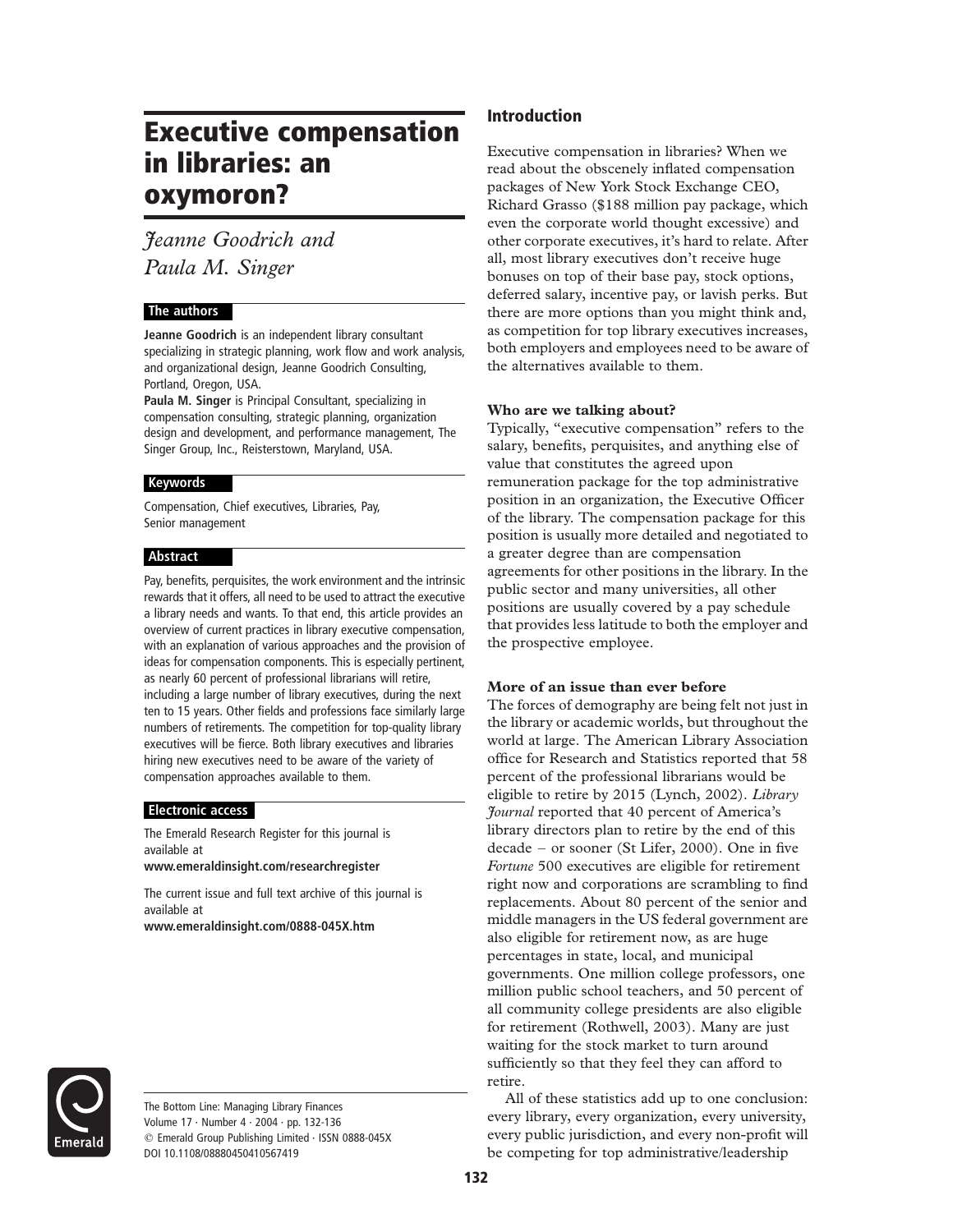Jeanne Goodrich and Paula M. Singer

talent in the coming years. There will be far fewer candidates with the experience, skills, and competency breadth (the jobs have gotten much more complex) than will be needed to fill all the available jobs. Competition for seasoned library executives will be fierce and while there can and should be many inducements to lure a candidate to a position, compensation is still a major factor, especially when the competition is so strong.

## The market

A library wanting to attract and hire an executive or a library executive wanting a new position or wanting to negotiate a compensation package needs to think about the labor market within which they will operate. While the labor market for library clerks is very much a local one (because there are many potential employees available with the experience and skills needed for a position), the labor market for a library executive will be statewide, regional, or, very often, national.

The labor market beyond the library profession should also be considered. Find out what others with comparable responsibilities, job scope, and job requirements are being paid and how they are being recruited. Look beyond the library world. Look at non-profit executives (of local and regional agencies and organizations), association executives, school superintendents, and community college deans and presidents. Look at department heads of equivalent scope if the library director works for a city or county. What compensation is offered to the Finance Director, Public Works Director, City Engineer, or Director of County Health or Corrections departments? If part of a university, what is the salary range for other Vice Presidents and Directors? What does the chief Technology Officer, Facilities Director, Controller, Director of Security and the Dean of Admissions earn?

Comparisons with these other positions should involve getting a feel for the scope, size, and responsibilities of the job by analyzing the size of the budget administered, the number of staff people in the organization, the organizational structures, number and scale of facilities managed, and the governance structure. Find out if the position reports to a Board or Council. Is there an advisory board or committee, as well? Does the position report to an executive manager, such as a City Manager, County Executive, Provost, or Academic Vice President? What will the fundraising requirements be? Many executives have as a primary responsibility interfacing with donors, foundations, and grant-making bodies in order to raise significant amounts of money.

Volume 17 · Number 4 · 2004 · 132-136

A final point of comparison comes down to the ineffable: some institutions and some positions just seem more worthy than others. As a hiring body or as a candidate, you might find yourself in the position of challenging a long held value system. Two widely reported library compensation issues in 2004 illustrate this well: Molly Raphael's hiring as the new director of the Multnomah County Library (Portland, Oregon) and the legislated salary cap on all public positions in Minnesota that precluded the placement of the Hennepin County Library Director's salary at a level higher than 95 percent of the governor's salary. County commissioners, the local press, and many citizens were astounded that the new library director would be the highest paid county department head in Multnomah County, with a salary of \$138,000. In Hennepin County, the library was not allowed to raise the salary level. They are offering a salary that will look low for the size and scope of responsibilities of the position (The salary, topping out at \$114,288, is exactly what was reported as the FY 2002 salary in the 2003 Statistical Report published by the Public Library Data Service. At that time, this salary level was at the median for public libraries serving 500,000 to 999,999 people).

If you know what others who are leaders of comparable organizations are making, the library case may be stronger. For example, while public officials and the public were concerned about the Multnomah County Library director's salary of \$138,000, the leader of Goodwill Industries in Portland is paid over \$535,000 in pay and benefits (he also gets a Lincoln Navigator). The new superintendent of Portland Public Schools will make a salary of \$203,000 plus a bonus yet to be negotiated. The director of the Portland Art Museum earns over \$300,000 a year. As competition for scarce resources heats up, more examples of local value systems being challenged will appear.

## Compensation options

In most libraries, salary and benefits have been straightforward: a beginning salary is negotiated, annual increases are provided up to a predetermined top level, benefits are basically the same as those received by other managers, leave provisions are the same as those of other managers, the pension is whatever the institution provides its employees, and so on. In the current compensation and competition environment, particularly in support of recruitment and retention efforts, new options are beginning to appear.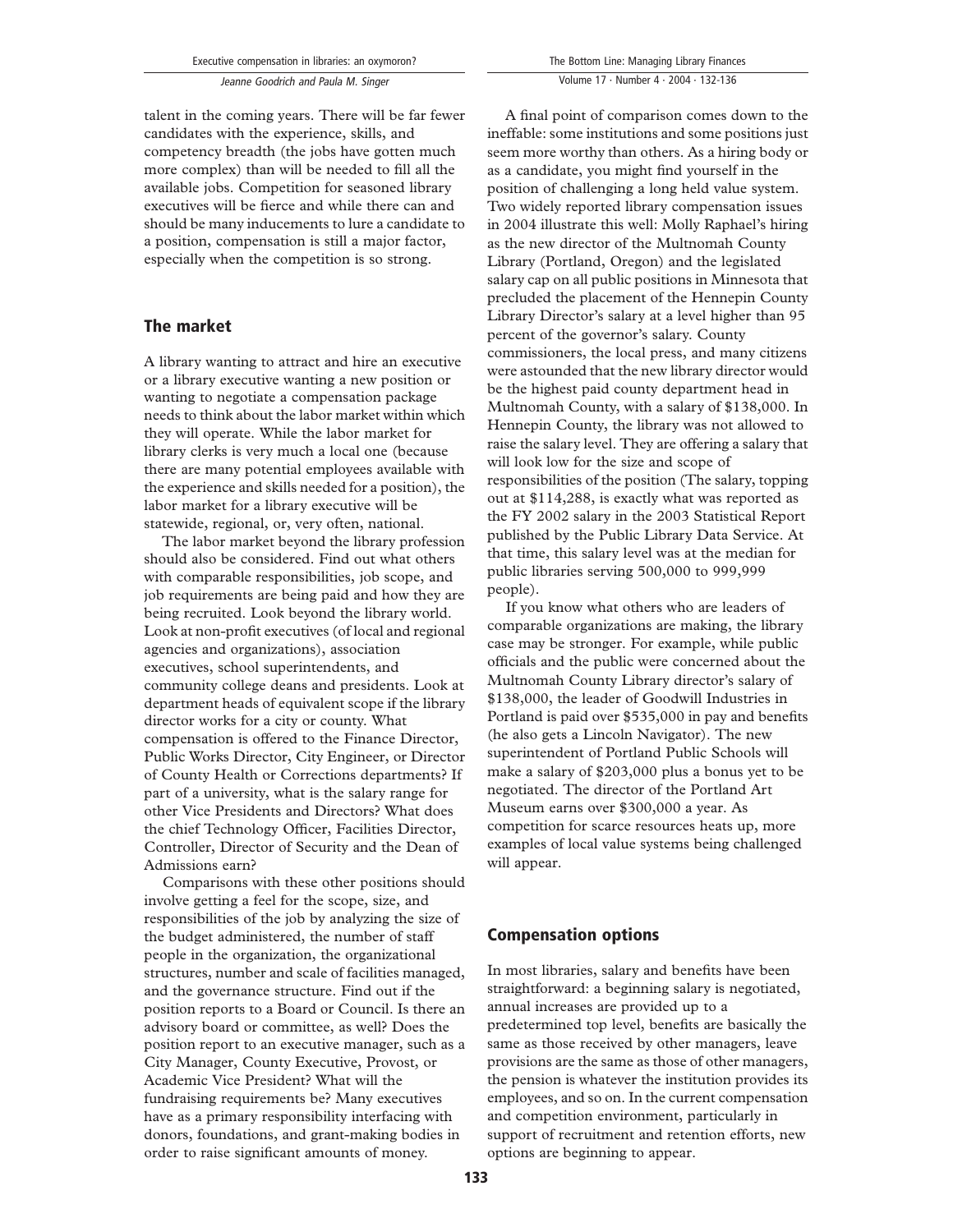Jeanne Goodrich and Paula M. Singer

The traditional pay system in most libraries has been one of a base salary with known steps or percentages of increase, so long as performance is deemed satisfactory. The progression usually tops out after a period of time. Cost of living increases might also be given in an attempt to keep the salary's buying power more or less current. This system provided a known pay environment for everyone. Meaningful performance evaluations were often not a real part of the process and most, if not all, employees, including library executives, got their annual increases.

Because this "merit system" in most cases turned into an entitlement system (employees believed the increases were their automatic due), some libraries and their parent jurisdictions, school districts, and universities, have begun experimenting with various alternatives to a "merit" or step base pay plan. These alternatives attempt to more clearly link job performance with the opportunity to achieve greater compensation. Such incentive systems are common in the private sector, but still quite rare in the public sector.

Many library directors have contracts with their boards or institutions. Under these circumstances, contract extension or renewal and job performance or goal achievement is often more closely linked.

There are additional forms of pay available to the library executive and Board:

- *Bonus programs a portion of the executive's* pay is "at risk", meaning it's linked to the achievement of specific, measurable results. The bonus is paid only if the quantifiable, outcome-related goals are achieved. School superintendents, for example, are often given a pay bonus if achievement levels on standardized tests increase by a certain percentage in their district. The bonus is a one-time payment and does not affect the base salary. Libraries have given bonuses tied to meeting fundraising goals, completing major construction projects on time and on budget, and acquiring and implementing new computer systems.
- Pay for performance salary increases, which are percentage increases to the base salary rather than one-time bonuses that don't effect the base, are linked directly to the achievement of goals or to an overall performance rating during the rating period. Increases are often a percentage range, from 1 percent-15 percent, for example. The difference between this and a typical grade and step progression plan is that the yearly increases are not predetermined and they are tied to a very specific set of goals and objectives.

*Skill-based pay –* another variant on the traditional base pay system, this approach recognizes up front that a salary higher than the going market rate for a library executive will be paid for the special skills brought to the position. These skills could include fundraising, dealing with difficult employee issues, skills in the area of Board and community relations, highly specialized technical skills, the ability to turn around troubled libraries, and so on.

These approaches can be mixed and matched. A library might desire, for instance, to hire a new executive at or below the market rate initially, with the opportunity, through a bonus or performance pay, for that level to be surpassed. Some compensation systems include a base pay level, pay for performance, and a bonus on top of that if all goals have been met or surpassed. The key feature of all these alternatives and their variants is that job performance and meeting major targets and goals is tied together in a very tangible way.

#### Why look at options?

Why would an organization wishing to hire a new library executive want to consider alternatives to the traditional base pay system? What should a library executive considering a new position or negotiating their compensation package know about possible options?

A hiring board or organization may wish to consider alternative forms of pay as a way to more clearly link performance (meeting the organization's strategic goals and objectives) with compensation received. The variable part of the compensation can be adjusted to reflect the degree of impact the executive has had, which calibrates performance with compensation much more closely than does the traditional "all or nothing" (meaning full salary or full increase or loss of the job) system. Clearly identifying performance indicators and the increase, improvements, or accomplishments desired is an important process for the hiring body to go through and is an important message to convey to the library executive.

From the library executive's viewpoint, it's critical to know that some libraries are using variable pay systems for executive and, in some cases, senior managers. They will then know how to react if offered compensation under such a system. Or, one might be able to suggest such an approach as a way to provide more options during the compensation negotiation process.

Linking pay to performance requires developing outcome-based performance measures, so that everyone knows what is expected. It's not enough to say, "Improve fundraising". To set a goal that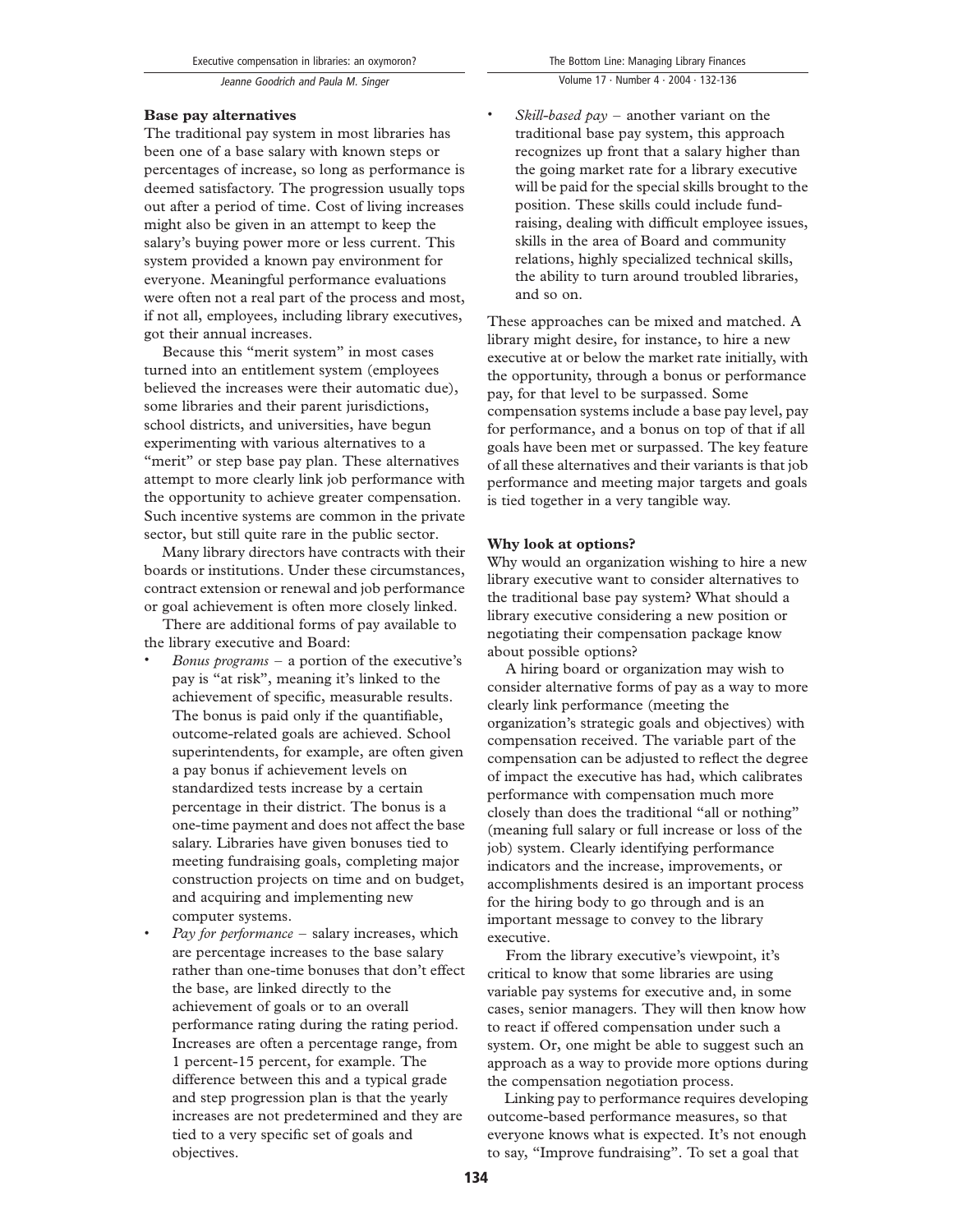can be attempted and reached requires specificity and a timeframe: "Increase outside fund raising by 20 percent during the next fiscal year" or "Raise \$50,000 more in FY 05 than was raised in FY 04". The bonus or salary portion tied to achieving the agreed upon goals and objectives must be significant enough to truly serve as an incentive for the executive and as a measure of the importance of the goal to the organization. If the bonus or salary portion is tied to overall performance, then a full performance plan must be drawn up and discussed so that everyone knows what is expected and the weight that the expectations carry. Absent a full plan and discussion of it, a bonus or salary award can seem (and may well be) simply subjective capriciousness.

#### Other financial inducements

In addition to considerations about pay approaches, the library executive or library employer might want to consider inducements that are appearing in other fields to attract and retain employees. These can include:

- . Signing bonus this is a bonus given upon completion of the hiring process. It is a one-time bonus that doesn't impact base pay.
- . Retention bonus this is a bonus given at a set interval or at the completion of a contract renewal process.
- . Employment contract both the executive and the library may feel more secure if a three to five year contract is in place. The contract will stipulate basic terms of employment and job performance and will usually have language covering termination and what happens if either party wishes to sever the relationship.
- . Assistance in acquiring appropriate housing – in communities with excessively high housing costs, assistance is given in the form of housing loans or housing subsidies. This is still rare, but it has been done.

### Not only money

Compensation is much more than salary. It includes everything that the employee perceives to be of value resulting from the employment relationship. It's a mix of salary, bonus, benefits, various perquisites, and the work environment.

Benefits are usually determined by the library's parent organization or by the library system's Board of Trustees if a standalone district, regional system, special library, or independent taxing authority. There are often differences in benefits offered to management and line employees and there may be some opportunity to offer or ask for additional benefits for the library executive. For

example, the employer could provide expanded long-term disability coverage, enhanced life insurance coverage, or an enlarged contribution to the pension or deferred compensation plan.

Perquisites can include a number of "sweeteners" for the library executive:

- . A car or car allowance.
- . Payment of moving or relocation expenses (including a house-hunting trip).
- . Equipping of a home office so the executive can stay in touch or telecommute (should be a given).
- . Provision of personal electronic devices such as personal digital assistants (PDAs), cell phones, pagers, laptops (should be a given).
- . A driver, parking space, or car service.
- . Club memberships or dues, such as membership dues to professional associations, local Chamber of Commerce, Rotary, city clubs, etc.
- . Professional development, such as conference attendance and support for study visits to other libraries.
- . Tuition assistance and time to attend classes or work on class work.
- . Extra leave after a major event, such as completion of a major building project.
- . Management leave to compensate for attendance at after-hours meetings, community events, etc.
- . Sabbatical opportunities.

Depending upon the library, this list could contain a number of familiar extras or the whole list could provide new ideas for ways to enhance the compensation package offered to or requested by a library executive.

#### Intrinsic rewards

In education, social, and government service intrinsic rewards play a key role in attracting and retaining employees. Most library employees, at all levels, value the purpose and mission of the library. They enjoy providing a worthwhile service to their library users and they enjoy working in an environment dedicated to learning, knowledge, and personal fulfillment. They know that libraries make a real difference in people's lives.

Intrinsic rewards are more than just personal satisfaction. For the library executive, they can include:

- . Feedback on the job you do from your administrator, Dean, or Board.
- . Public recognition for doing well.
- . Coaching or mentoring to do even better.
- . Attendance by Board members, administrators, or Deans at public and community events.